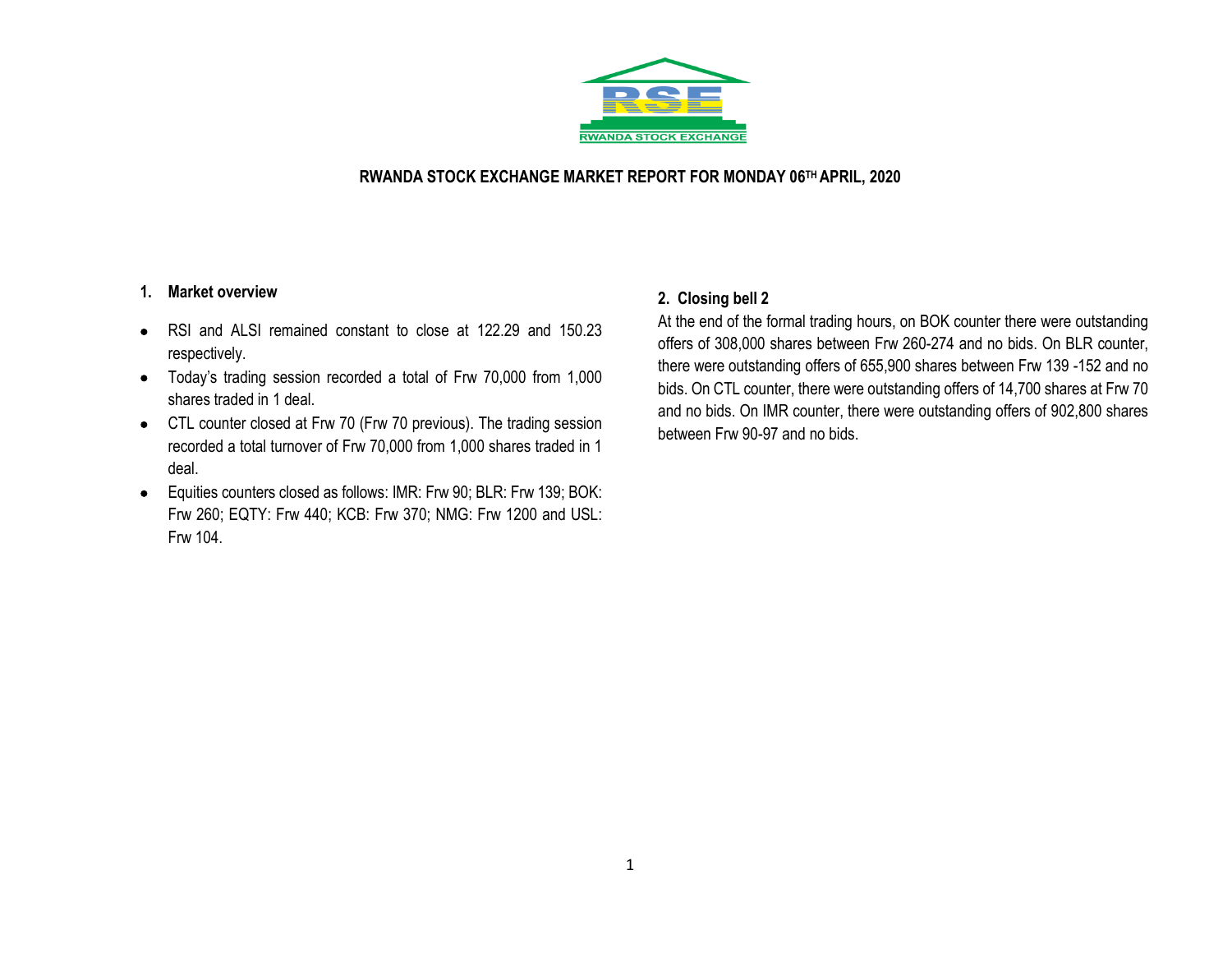| 3. Equities Market on 06/04/2020 |              |       |                              |      |                        |                |       |         |               |              |                      |          |
|----------------------------------|--------------|-------|------------------------------|------|------------------------|----------------|-------|---------|---------------|--------------|----------------------|----------|
|                                  | <b>Stock</b> |       | 12 past                      |      | <b>Today's session</b> | <b>Closing</b> | Prev. | Change  | <b>Volume</b> | <b>Value</b> |                      |          |
| <b>ISIN-CODE</b>                 |              |       | months<br><b>High</b><br>Low |      | <b>High</b><br>Low     |                |       |         |               |              | <b>Market Status</b> |          |
| RW000A1JCYA5                     | <b>BOK</b>   | 278   | 259                          | 0.00 | 0.00                   | 260            | 260   | 0.00    | 0.00          | 0.00         | 08h50-08h59          | Pre-Open |
| <b>RW000A1H63N6</b>              | <b>BLR</b>   | 150   | 138                          | 0.00 | 0.00                   | 139            | 139   | 0.00    | 0.00          | 0.00         | 09h00-12h00          | Open     |
| KE0000000380                     | <b>NMG</b>   | 1,200 | 1,200                        | 0.00 | 0.00                   | 1,200          | 1,200 | 0.00    | 0.00          | 0.00         | 12h00-08h50          | Close    |
| KE0000000315                     | <b>KCB</b>   | 370   | 330                          | 0.00 | 0.00                   | 370            | 370   | 0.00    | 0.00          | 0.00         |                      |          |
| KE0000000489                     | <b>USL</b>   | 104   | 104                          | 0.00 | 0.00                   | 104            | 104   | 0.00    | 0.00          | 0.00         |                      |          |
| KE0000000554                     | <b>EQTY</b>  | 445   | 350                          | 0.00 | 0.00                   | 440            | 440   | 0.00    | 0.00          | 0.00         |                      |          |
| <b>RW000A14UYP4</b>              | <b>CTL</b>   | 80    | 50                           | 70   | 70                     | 70             | 70    | $+0.00$ | 1,000         | 70,000       |                      |          |
| <b>RW000A2DN989</b>              | <b>IMR</b>   | 90    | 89                           | 0.00 | 0.00                   | 90             | 90    | 0.00    | 0.00          | 0.00         |                      |          |

## **4. INDICES**



|                                                |    |              |    |           | <b>RSE ALL SHARE INDEX</b> |          |               |               |             |         |          |           |        |      |  |
|------------------------------------------------|----|--------------|----|-----------|----------------------------|----------|---------------|---------------|-------------|---------|----------|-----------|--------|------|--|
| 155.00<br>150.00<br>145.00<br>140.00<br>135.00 |    |              |    |           |                            |          |               |               |             |         |          |           |        |      |  |
| 130.00<br>125.00                               | ្អ | ಇ            | ဒ္ |           | ಇ                          | ្ព       | å             | ಇ             | ಇ           | នុ      | នុ       |           | ន      | ALSI |  |
|                                                | ដ  | λg<br>Σ<br>5 | 금  | 01-Jul-19 | Aug-<br>↤                  | Sep<br>ਏ | <b>D1-Oct</b> | <b>D1-Nov</b> | ن<br>م<br>긍 | 01-Jan- | ÷ep<br>ਏ | 01-Mar-20 | ą<br>ៜ |      |  |

| <b>INDICES</b>                      | <b>Previous</b> | Today  | <b>Points</b> | Change % | Exchange rate against Frw as at 06/04/2020 |                |                   |                   |  |  |  |  |
|-------------------------------------|-----------------|--------|---------------|----------|--------------------------------------------|----------------|-------------------|-------------------|--|--|--|--|
| <b>RSI</b>                          | 122.29          | 122.29 | $+0.00$       | $+0.00$  | Currency<br><b>USD</b>                     | Sell<br>939.92 | Buy<br>921.49     | Average<br>930.71 |  |  |  |  |
| <b>ALSI</b>                         | 150.23          | 150.23 | $+0.00$       | $+0.00$  | <b>KES</b>                                 | 8.87           | 8.69              | 8.78              |  |  |  |  |
| <b>OTHER TRADING</b><br><b>STAT</b> |                 |        |               |          | <b>UGS</b>                                 | 0.24           | 0.24              | 0.24              |  |  |  |  |
| <b>Shares traded</b>                | 3,200           | 1,000  | (2,200)       | (68.75)  | <b>TZS</b><br><b>BIF</b>                   | 0.40<br>0.49   | 0.39<br>0.48      | 0.40<br>0.49      |  |  |  |  |
| <b>Equity Turnover</b>              | 288,000         | 70,000 | (218,000)     | (75.69)  | <b>Market Capitalization (Frw)</b>         |                |                   |                   |  |  |  |  |
| Number of deals                     | 0.00            | 1.00   | 0.00          | 0.00     |                                            |                | 3,377,005,715,836 |                   |  |  |  |  |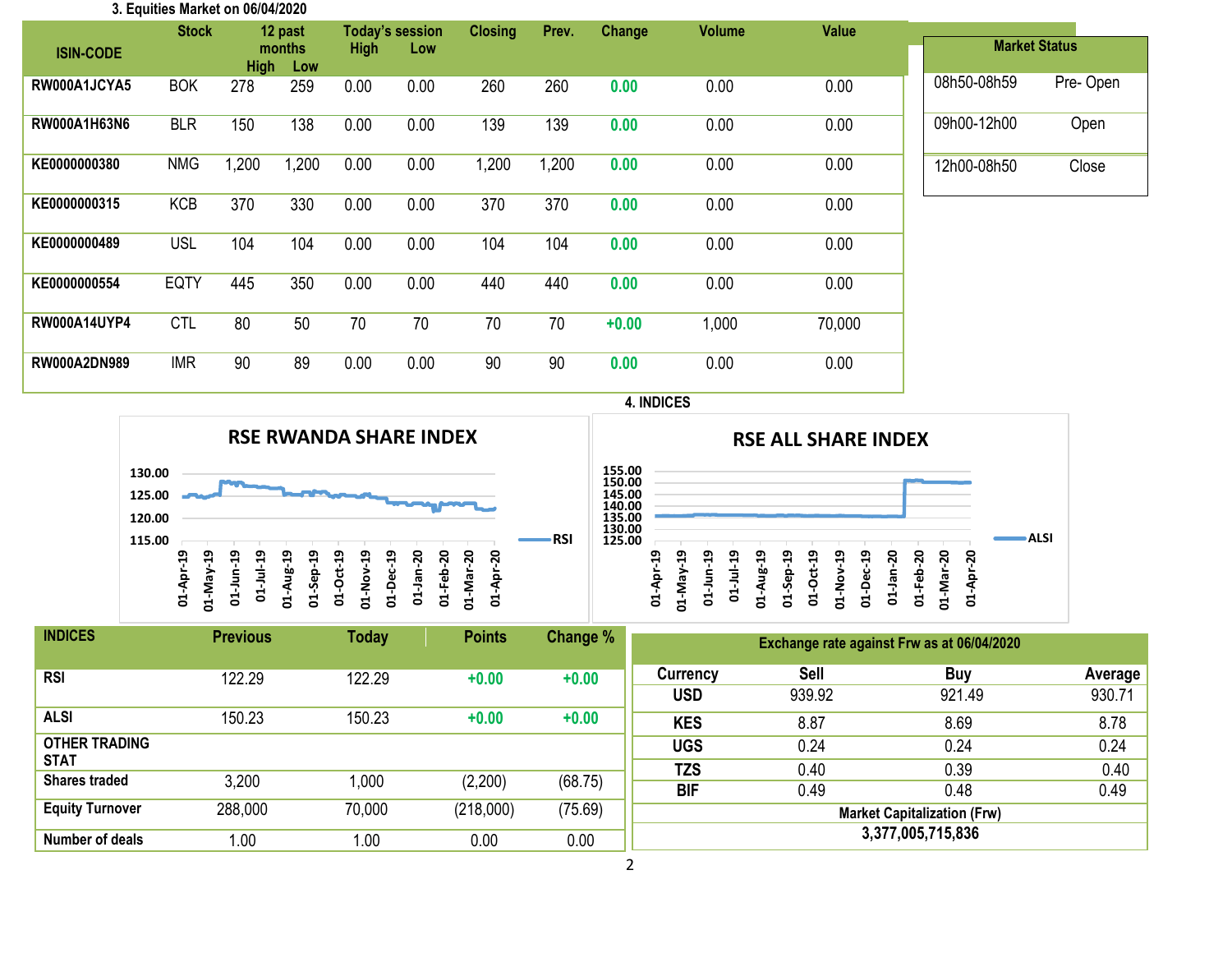## **5. Bond market on 06/04/2020**

# A**.** Government bonds

| <b>ISIN-CODE</b>    | <b>Status</b> | <b>Security</b> | <b>Maturity</b> | <b>Coupon rate</b> | Close.<br><b>Price</b> | Prev.<br><b>Price</b> | <b>Bids</b> | <b>Offers</b> | <b>Bond</b><br>traded |
|---------------------|---------------|-----------------|-----------------|--------------------|------------------------|-----------------------|-------------|---------------|-----------------------|
| RW000A1ZTAM0        |               | FXD4/2014/7yrs  | 19/11/2021      | 12.475%            | 103                    | 100.1                 | 0.00        | 0.00          | 0.00                  |
| <b>RW000A1Z2RJ7</b> |               | FXD2/2015/10yrs | 25/05/2025      | 12.925%            | 102.33                 | 102.5                 | 0.00        | 0.00          | 0.00                  |
| RW000A1Z5Z93        |               | FXD3/2015/5yrs  | 21/08/2020      | 11.950%            | 103                    | 102.6                 | 0.00        | 0.00          | 0.00                  |
| <b>RW000A187NK1</b> |               | FDX1/2016/5yrs  | 19/02/2021      | 12.00%             | 101.9                  | 100.3                 | 0.00        | 0.00          | 0.00                  |
| RW000A182K48        |               | FXD2/2016/15Yrs | 09/05/2031      | 13.5%              | 105.5                  | 103.2                 | 0.00        | 0.00          | 0.00                  |
| RW000A185V91        |               | FXD 3/2016/5Yrs | 20/08/2021      | 12.25%             | 100.5                  | 102.3                 | 0.00        | 0.00          | 0.00                  |
| <b>RW000A19D0U5</b> |               | FXD1/2017/5Yrs  | 18/02/2022      | 12.375%            | 106.7                  | 102.6                 | 0.00        | 0.00          | 0.00                  |
| RW000A19JG53        |               | FXD2/2017/7Yrs  | 17/05/2024      | 12.675%            | 106                    | 106                   | 0.00        | 0.00          | 0.00                  |
| <b>RW000A19NL84</b> |               | FXD3/2017/5Yrs  | 19/08/2022      | 12.200%            | 102.5                  | 103                   | 0.00        | 0.00          | 0.00                  |
| RW000A19S1Q4        | Re-opened     | FXD4/2017/7Yrs  | 15/11/2024      | 12.40%             | 105.2                  | 104                   | 0.00        | 0.00          | 0.00                  |
| RW000A19W8Z4        |               | FXD1/2018/5Yrs  | 17/02/2023      | 11.80%             | 101.3                  | 102.1                 | 0.00        | 0.00          | 0.00                  |
| <b>RW000A19HS6</b>  | Re-opened     | FXD2/2018/10Yrs | 12/05/2028      | 12.50%             | 106                    | 102                   | 0.00        | 0.00          | 0.00                  |
| RW000A194997        | Re-opened     | FXD3/2018/15Yrs | 05/08/2033      | 12.9%              | 100.2                  | 102.5                 | 0.00        | 0.00          | 0.00                  |
| <b>RW000A2RUZ00</b> |               | FXD4/2018/3Yrs  | 19/11/2021      | 11.150%            | 102                    | 102                   | 0.00        | 0.00          | 0.00                  |
| RW000A2RYEG9        | Re-opened     | FXD1/2019/7Yrs  | 13/02/2026      | 11.850%            | 100.4                  | 106.7                 | 0.00        | 0.00          | 0.00                  |
| RW000A2R26W1        | Re-opened     | FXD2/2019/5Yrs  | 17/05/2024      | 11.300%            | 102                    | 101                   | 0.00        | 0.00          | 0.00                  |
| RW000A2R64M3        | Re-opened     | FXD3/2019/20Yrs | 29/07/2039      | 13.250%            | 103.3                  | 100.08                | 0.00        | 0.00          | 0.00                  |
| <b>RW000A2SA2Y9</b> |               | FXD4/2019/3Yrs  | 18/11/2022      | 10.950%            | 104                    | 100                   | 0.00        | 0.00          | 0.00                  |
| <b>RW000A2SA2Z6</b> | Re-opened     | FXD5/2019/7Yrs  | 13/11/2026      | 11.550%            | 103.4462               | 102.1947              | 0.00        | 0.00          | 0.00                  |
| <b>RW000A2SB2X0</b> |               | FXD1/2020/3Yrs  | 20/01/2023      | 10.800%            | 100                    | 100                   | 0.00        | 0.00          | 0.00                  |
| <b>RW000A28UBB2</b> |               | FXD2/2020/15Yrs | 02/02/2035      | 12.550%            | 101                    | 101.8                 | 0.00        | 0.00          | 0.00                  |
| <b>RW000A28VKN6</b> |               | FXD3/2020/3Yrs  | 24/03/2023      | 10.650%            | 100                    | 0.00                  | 0.00        | 0.00          | 0.00                  |